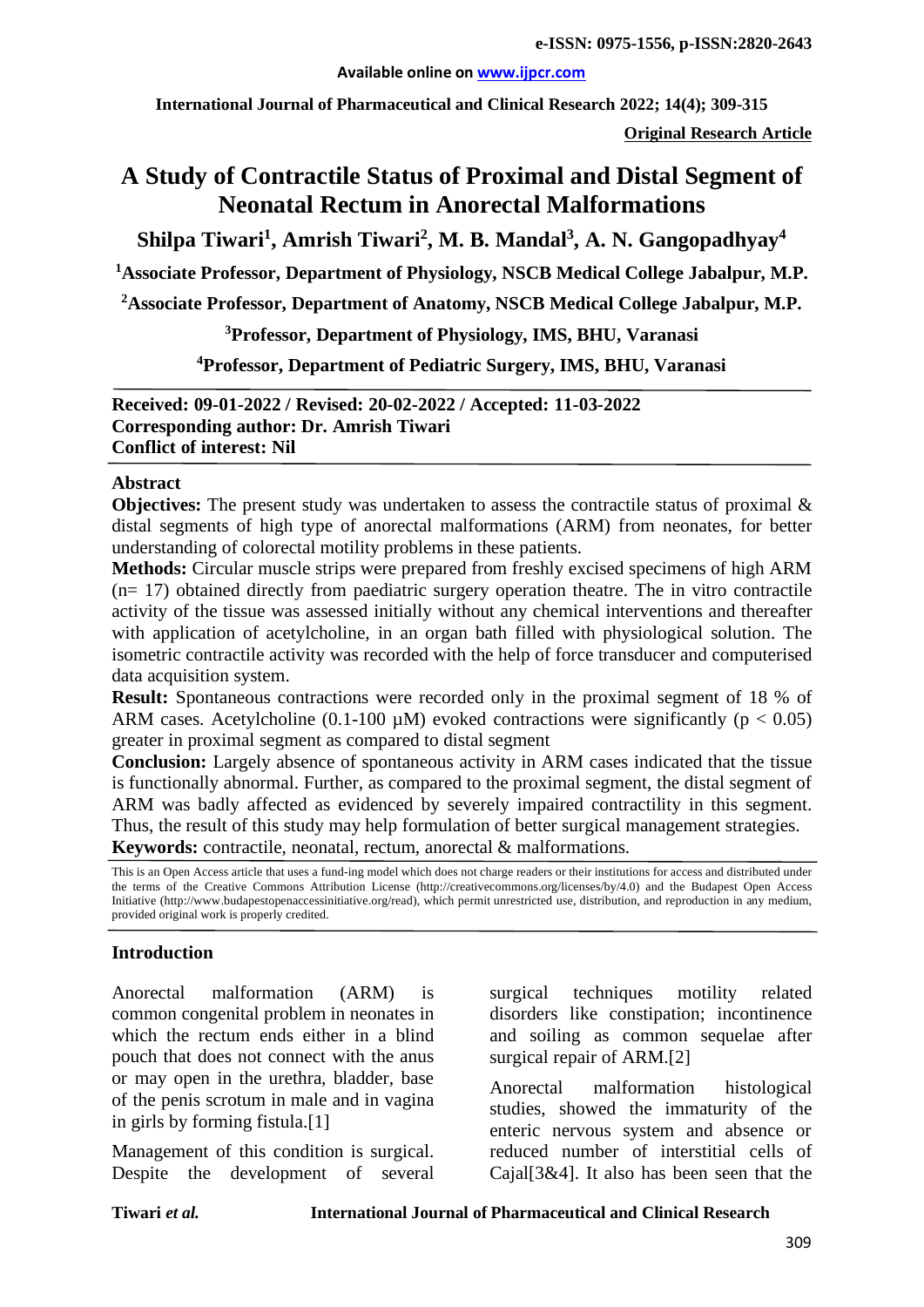pelvic floor and the smooth muscle of the terminal rectum in ARM remained maldeveloped.[5] Further, studies on fetal rats showed that there were abnormal innervations of neural plexus in anorectum in ARM.[6]

. Earlier, in this laboratory, the functional studies on pouch colon also demonstrated alteration in contractility of colonic smooth muscle aimed to explore the functional aspect by recording the spontaneous and chemically evoked contractions of muscle strips from proximal and distal segment of ARM using in vitro preparations. Thus, this study may help understanding the functional alterations in anorectal malformation and the mechanisms involved, and thereby may provide a guideline for formulating better surgical management strategies. [7] Present study aimed to explore the functional aspect by recording the spontaneous and chemically evoked contractions of muscle strips from proximal and distal segment of ARM using in vitro preparations.

# **Materials & Methods**

# **Collection of Samples**

This study was carried out on the excised specimen from 17 neonatal patients of anorectal malformation. The specimens were collected immediately after excision from the Department of Paediatric Surgery operation theatre B.H.U., Varanasi in a wide mouth bottle containing preoxygenated ice-cold (4°C-6°C) Krebs-Ringer solution having the following composition (in mmol/L): NaCl, 119; KCl, 4.7: CaCl<sub>2</sub>.2H<sub>2</sub>O, 2.5: KH<sub>2</sub>PO<sub>4</sub>, 1.2:  $MgSO_4.7H_2O$ , 1.2;  $NaHCO_3$ , 5; and glucose, 11. They were quickly transferred to the laboratory in the Department of Physiology for contractile studies. All the experiments were conducted as per the guidelines laid down by the ethical committee of the Institute of medical sciences, Banaras Hindu University.

Dissection and Preparation of muscle strips the excised specimens were transferred to a petri dish containing icecold (4°C-6°C) Krebs-Ringer solution continuously bubbled with 100% O2 Mounting and recording of contractile responses. Each specimen was thoroughly cleaned with freshly prepared cold Ringer solution. After removing the adventitious layer, 2 to 3 mm wide and 15 to 20 mm long, circular muscular strips were prepared from proximal and distal end of samples of ARM

# **Mounting and recording of contractile responses**

The muscle strips were mounted in Krebs-Ringer filled organ bath (15ml) at  $30 \pm 2$ ⁰C and continuously bubbled with 100 % O2. Once the preparation was stabilized, recordings were made to observe the spontaneous and chemically evoked contractions. After the recording, the strips were removed from their ends (force transducer and One end of the strip was tied by thread with curved end of the oxygen tube and the other end with fine force transducer (MLT 0210, AD Instrument, Australia). The tissue was left for 30-45 min for equilibration after application of Initial tension of 0.5 gm on muscle strip. Recording of Isometric muscle contractions were made through Bridge amplifier and displayed onto personal computer with the help of Power lab data acquisition system and software CHART-5 for windows (AD Instruments Australia). After the recording, the strips were removed from their ends (force transducer and glass tube ends). The parts of tissue which were lying beyond the point of attachment were not involved in contractions and therefore, were removed. The rest of the muscle strip was then lightly soaked on a bloating paper to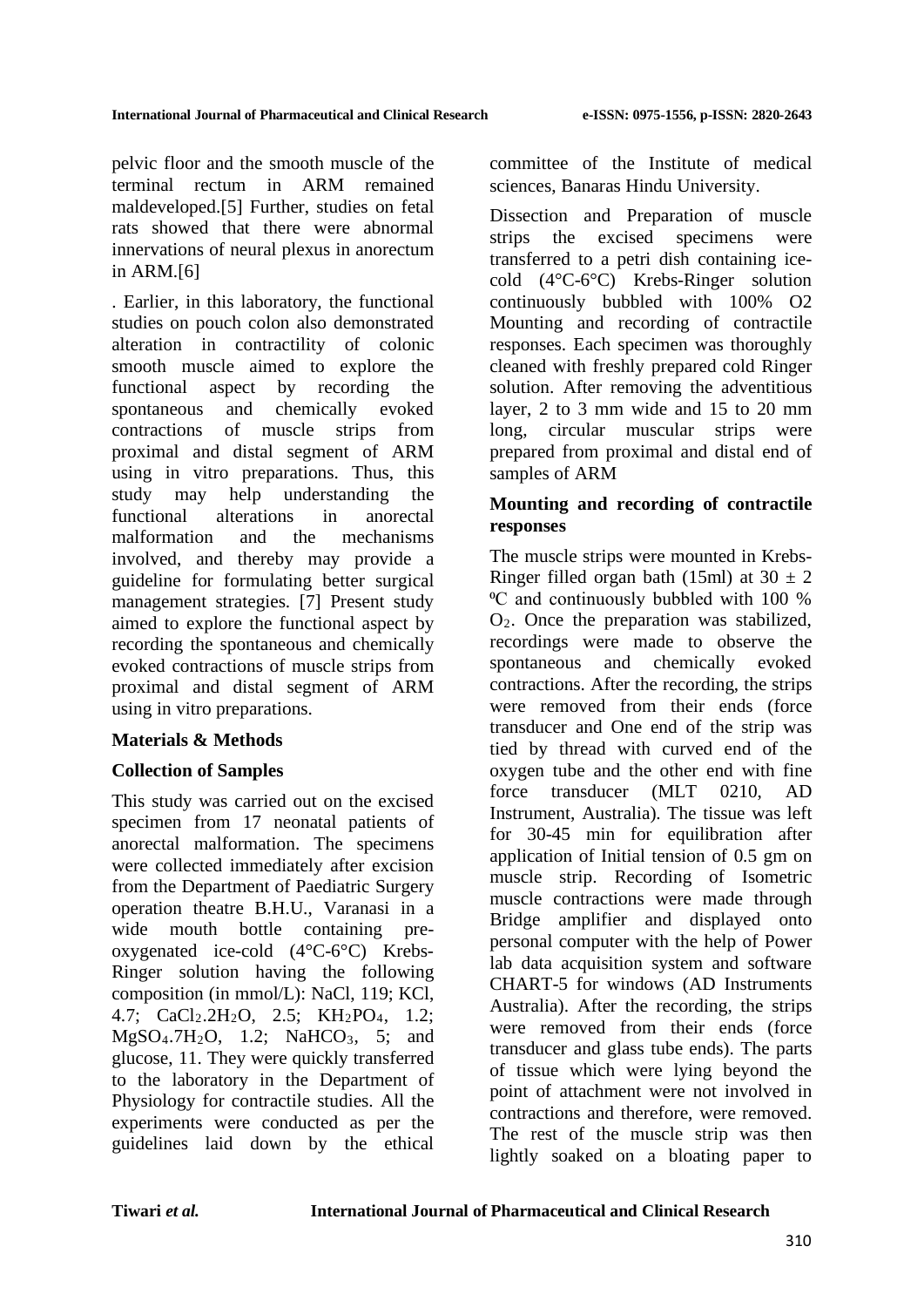remove extra water and the weight of the strip was recorded to express the response in g/g of wet tissue.

### **Drugs and solution**

Aqueous solutions of Acetylcholine Chloride (Ach), Atropine sulphate (Atrp), were used for contractile study. The stock solutions of these chemicals were prepared with distilled water in the strength of 10 mmol/L. Final strength  $(0.1\n-100 \mu M)$  were made by diluting with Krebs Ringer solution just before the experimentation.

### **Statistical analysis**

The amplitude of contractions was converted to tension (gram) with the help of the Chart-5 software and then the tension so developed was expressed as tension per unit mass  $(g/g$  wet tissue) using the tissue weight determined at the end of the experiments. The values were then pooled to calculate mean  $\pm$  SEM. The statistical significance of differences between Mean values was determined by using paired or unpaired t-test and twoway ANOVA as applicable. P value  $< 0.05$ was considered significant.

### **Observation And Results**

Contractile study was carried out with a total of 50 rectal muscle strips obtained from 17 ARM cases to evaluate spontaneous as well as chemically evoked contractions.

## **Spontaneous contractions in ARM Cases**

Spontaneous contractions in ARM Cases Weak spontaneous contractions (without application of chemical) were observed only in proximal segment of 2 cases of ARM. None of the distal segment showed any spontaneous contractions.



# **Figure 1: Recording of feeble spontaneous contractions seen in proximal segment of ARM in one of the sample**

### **Characteristics of response produced by Acetylcholine**

Responses induced by Ach at different conc. (0.1-100 µM) were studied in Proximal and distal segment of ARM (n=4). There was dose dependent increase in response to Ach in proximal and distal segments. Responses of different conc. of Ach on proximal segment were higher as compare to distal segments. The difference of responses of Ach was statistically significant ( $P < 0.05$ , two-way ANOVA;  $Fig 2)$ 

Representative recordings of (A) proximal segment (B) distal segments of ARM before and after applying different concentrations  $(0.1, 1, 10 \& 100 \text{ uM})$  of Ach (Acetylcholine). Arrows indicate the point of application of drug. Vertical & horizontal calibrations represent the tension (g) and time (min.) respectively. (C) Dose response curve of proximal and distal segments of ARM. Mean  $\pm$  SEM values of Ach induced contractions  $(g/g)$ with the different concentrations of Ach. Responses were significantly different (\*P  $\langle 0.05,$  two-way ANOVA, n=4)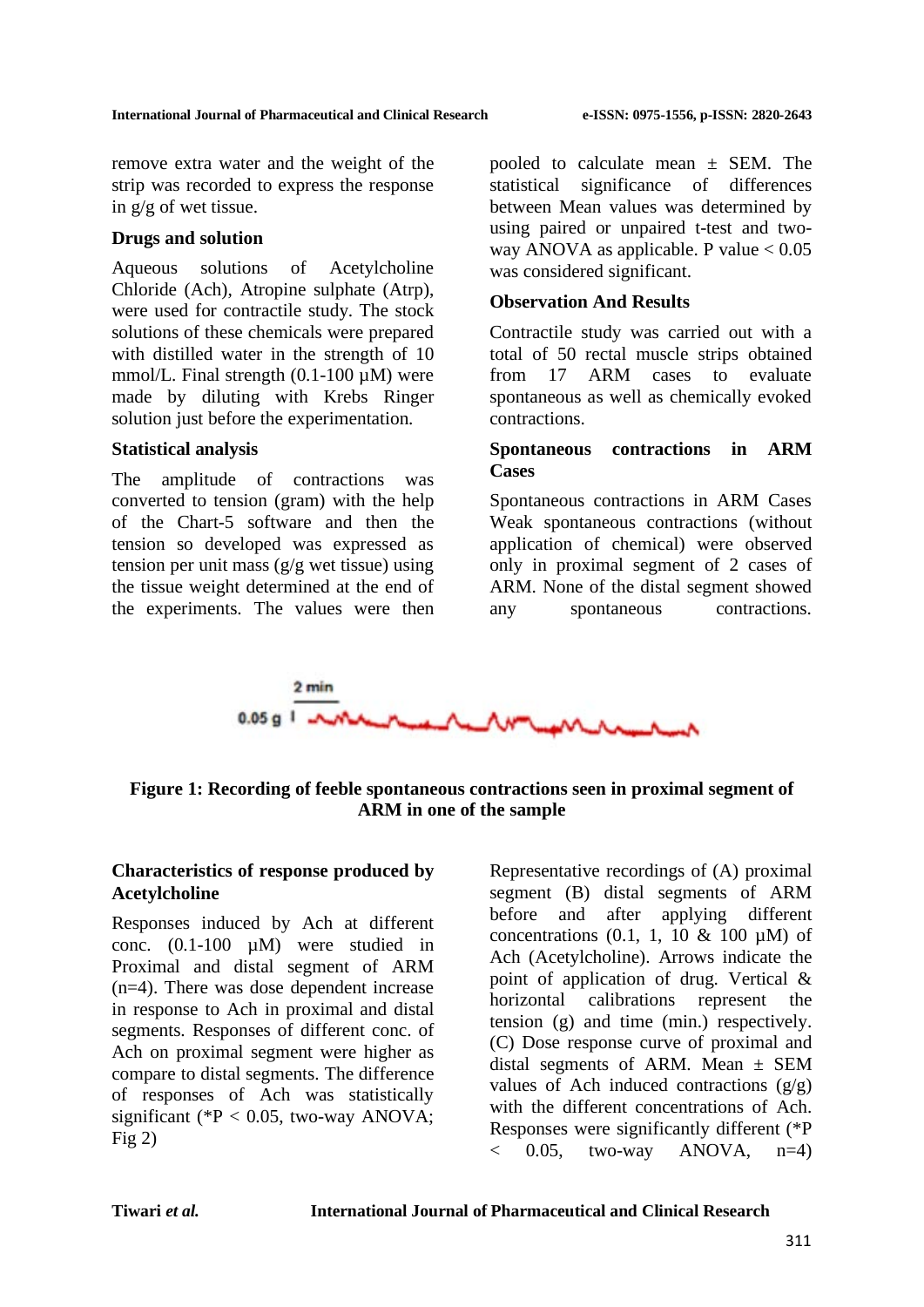

**Fig. 2 Recording of response produced by Ach in proximal and distal segment of ARM**

#### **Acetylcholine induced contractions were blocked by atropine**

Responses of Ach (100 µM) were significantly ( $P < 0.05$ , paired t test, n=4) blocked after application of Atrp  $(100 \mu M)$ in proximal as well as in the distal segments. In proximal segments, Ach produced 12 % of initial responses (88 % blockade) after application of Atrp. Whereas in the distal segment 28% of initial responses (72 % blockade) were produced (Fig 3).

Representative recordings to show the effect of Atrp (Atropine) on Ach induced contractions in (A) Proximal (B) distal segments of ARM. Arrows indicate the point of application of drug. Vertical & horizontal calibrations represent the tension (g) and time (min.) respectively. (C) Histogram showing Mean  $\pm$  SEM values of % of the initial responses to Ach 100 µM before and after application of Atrp in proximal and distal segments of ARM. Responses of Ach after Atrp were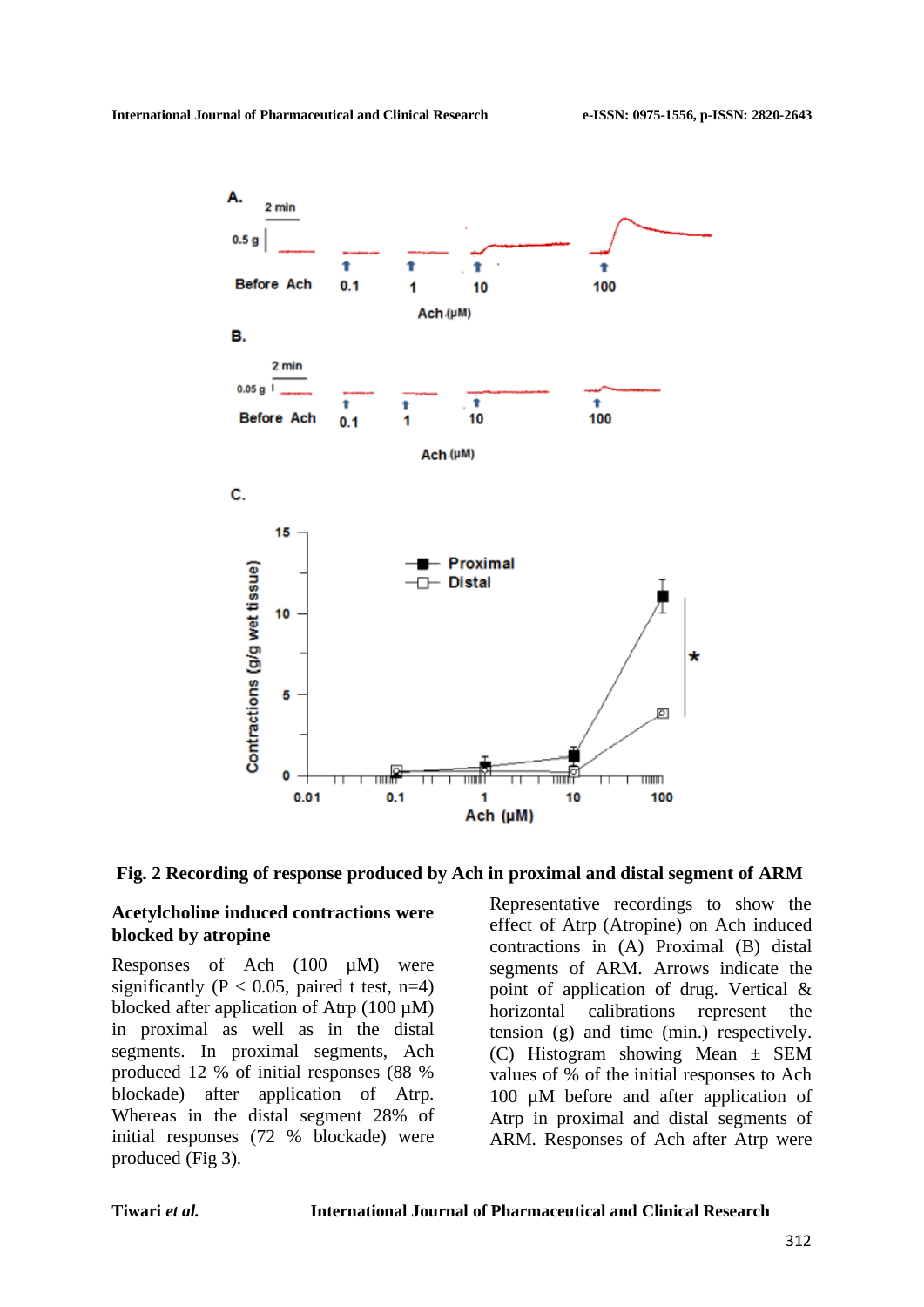#### **International Journal of Pharmaceutical and Clinical Research e-ISSN: 0975-1556, p-ISSN: 2820-2643**

significantly decreased (\*P < 0.05, paired t test,  $n=4$ )



### **Fig. 3 Recording of Ach induced response, blocked by atropine in proximal and distal segment of ARM**

#### **Discussion**

In the present investigation the contractility of rectal smooth muscle was evaluated by recording spontaneous as well as chemically (Ach) evoked

contractions from proximal and distal segments of rectal tissue of ARM to understand the severity and extent of contractile impairment. In the proximal segment, only 2 out of 17 cases (nearly

#### **Tiwari** *et al.* **International Journal of Pharmaceutical and Clinical Research**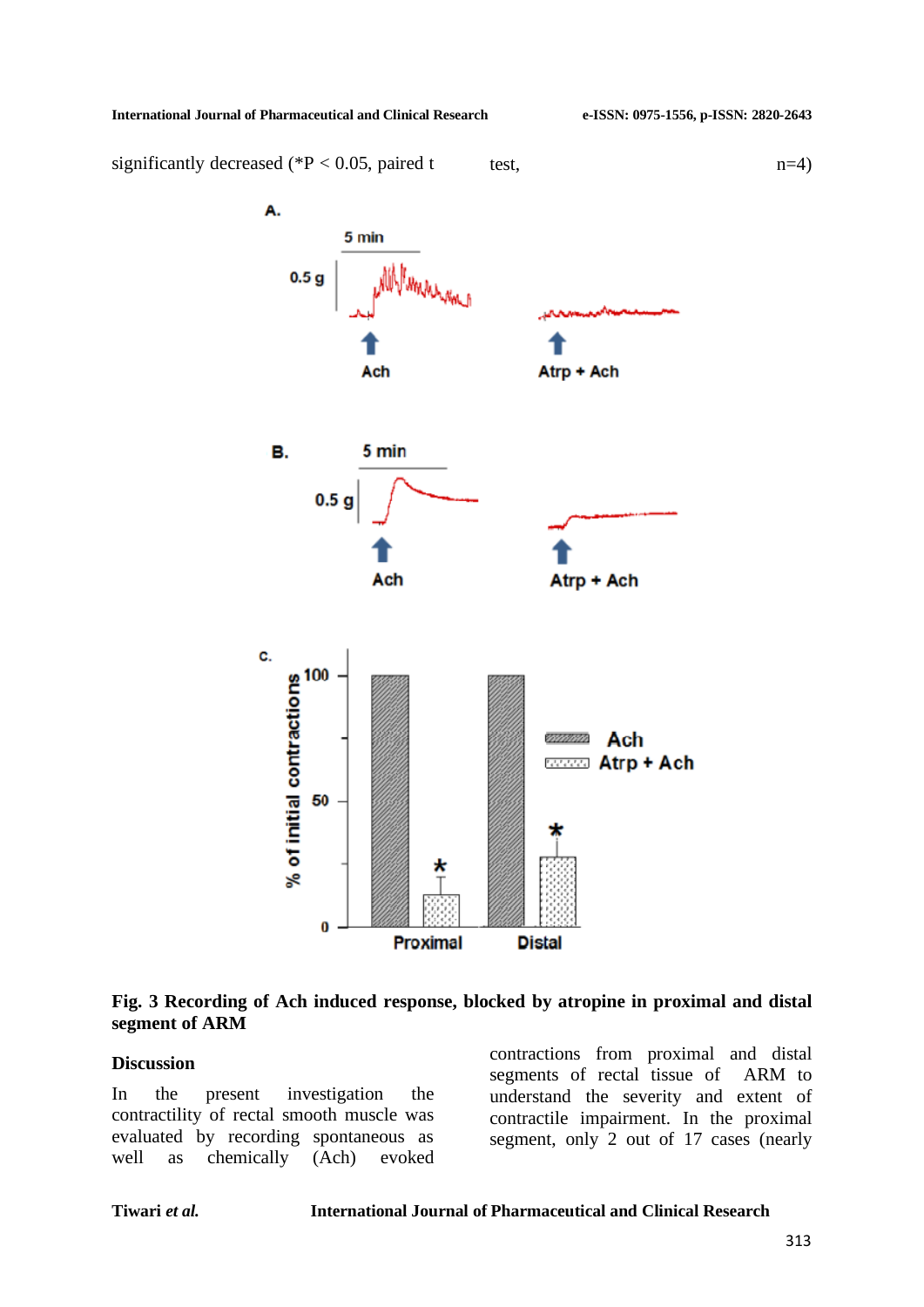18%) of ARM and none of the distal segments showed spontaneous contractions. The origin of spontaneous contraction is believed to be related to activity of interstitial cells of Cajal (ICC). [8] Thus, the absence of spontaneous contractions in these tissues indicated abnormal functioning of ICC. Application of Ach is not inducing any contraction.

On examination of Ach induced contractile strength of proximal and distal segment, it was noted that there was dose dependent increase in the response. This agonistic effect is known to be mediated by their actions on muscarinic for Ach. In this study also it was observed that Atrp (muscarinic blocker) could largely block the response.[9]

Thus, the present investigation demonstrated that high type of ARM the rectal tissue is excitable by Acetylcholine. However, the tissue appeared to be functionally abnormal on account of absence of spontaneous contractions in most of the cases, with severe impairment of contractility in the distal segment.[10] These observations may have implications in surgical management of ARM problem in neonate, pertaining to the most controversial issue of preserving or excising the distal most part of the rectal tissue of high type of ARM.[11]

# **Conclusion**

Largely absence of spontaneous activity in ARM cases indicated that the tissue is functionally abnormal. Further, as compared to the proximal segment, the distal segment of ARM was badly affected as evidenced by severely impaired contractility in this segment. Thus, the result of this study may help formulation of better surgical management strategies.

# **References**

- 1. Levitt MA, Peña A. Anorectal malformations. Orphanet Journal of Rare Diseases. 2007; 2:33.
- 2. Upadhyaya VD, Gangopadhyay A.N, Srivastava P. Evolution of management of anorectal malformation through the ages. Internet Journal of Surgery. 2008; 17.
- 3. Miyahara K, Kato Y, Seki T. Neuronal immaturity in normoganglionic colon from cases of Hirschprung disease, anorectal malformation, and idiopathic constipation. J Pediatr Surg. 2009; 44: 2364-2368. Functional study of Anorectal Malformations Shilpa Pandey et al Int j clin surg adv 2014; 2(2):9-18.
- 4. Kenny SE, Connell MG, Rintala RJ. Abnormal colonic interstitial cells of Cajal in children with anorectal malformations. J Pediatr Surg. 1998; 33: 130-132.
- 5. Zhang S.W, Bai Y.Z., Zhang S.C. Embryonic development of the striated muscle complex in rats with anorectal malformations. J. Pediatr. Surg. 2008; 43: 1452–1458.
- 6. Wang W, Jia H, Zhang H. Abnormal innervation patterns in the anorectum of ETU-induced fetal rats with anorectal malformations. Neurosci Lett. 2011; 495: 88-92.
- 7. Gangopadhyay AN, Pandey A, Rastogi N. A study of the functional aberration of the pouch in anorectal malformation associated with congenital pouch colon. Colorectal Disease. 2010; 12(3): 226-231.
- 8. Sanders KM, Ward SM: Interstitial cells of Cajal. A new perspective on smooth muscle functions. J Physiol. 2006; 576: 721-726.
- 9. Faure C, Patey N, Gauthier C. Serotonin signaling is altered in irritable bowel syndrome with diarrhea but not in functional dyspepsia in